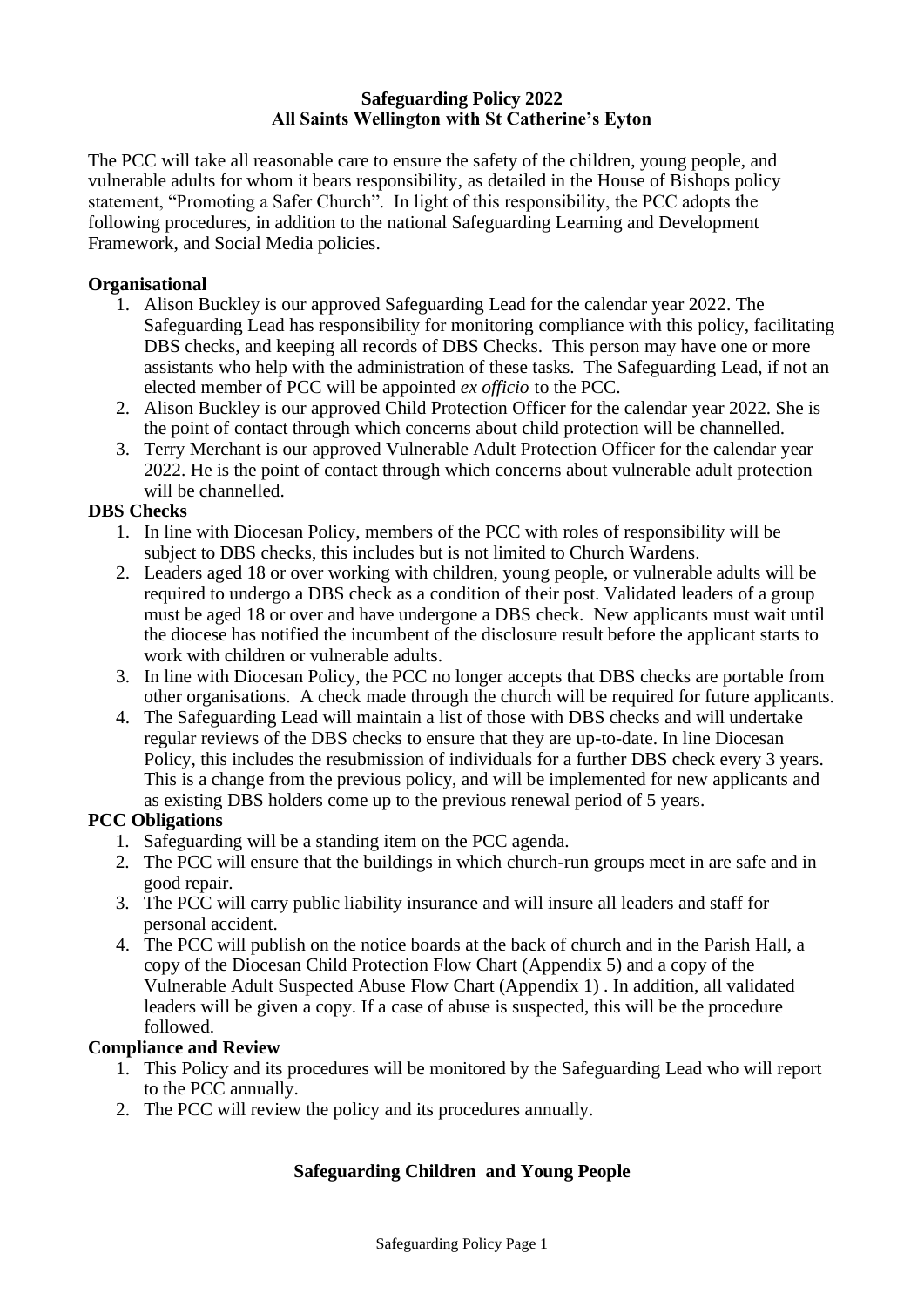The PCC adopts the principles of the Child Protection Policy Statement of the Church of England (House of Bishops *Protecting all God's Children* 2010:4):

We are committed to:

- The care, nurture of, and respectful pastoral ministry with, all children and all adults
- The safeguarding and protection of all children, young people and adults when they are vulnerable
- The establishment of safe, caring communities which provide a loving environment where there is a culture of "informed vigilance" as to the dangers of abuse.

We will carefully select and train all those with any responsibility within the Church, in line with safer recruitment principles, including the use of criminal records disclosures and registration with the relevant vetting and barring schemes.

We will respond without delay to every complaint made which suggests that an adult, child or young person may have been harmed, co-operating with the police and local authority in any investigation.

We will seek to work with anyone who has suffered abuse, developing with him or her an appropriate ministry of informed pastoral care.

We will seek to challenge any abuse of power, especially by anyone in a position of trust. We will seek to offer pastoral care and support, including supervision and referral to the proper authorities, to any member of our church community known to have offended against a child or young person.

In all these principles we will follow legislation, guidance and recognised good practice.

### **Procedures**

In the light of this policy the PCC adopts the following procedures:

- 1. The PCC is directly responsible for all church-run groups which include children and young people.
- 2. The PCC requires all church-run groups which include children and young people to keep a register of all children, young people and adults present at every meeting and to provide to the Safeguarding Lead and Children's and Youth Worker a list of its current leaders, details of their roles, and information on when and where the group meets, its normal working pattern and the age range it covers.
- 3. The PCC requires all groups which regularly use church property to have an appropriate Child Protection policy, a copy of which will be given to the Safeguarding Lead.
- 4. For Sunday morning CYPECS groups, the PCC requires parents (or an adult designated by the parents) to collect children (up to and including Y5) from groups, unless the children are brought by the leaders back into church. Young people's groups (Y6 upwards) may allow the young people to leave unaccompanied, provided parental consent has been obtained.
- 5. Every third year training will be required for all validated leaders in child protection. The PCC, through the Children's and Youth Worker, will also make available other appropriate training as necessary.
- 6. The PCC adopts the Diocesan staffing procedure of a minimum of two validated leaders present for every activity and will follow the following minimum ratios: for 0-2 years 1 validated leader to 3 children, for 2-3 years 1 validated leader to 4 children, and for 3 years upwards 1 validated leader to 8 children/young people.
- 7. A convicted sex offender will be welcomed as a member of our church community, provided they have signed and keep to a suitable agreement (see Appendix 4). This agreement shall be agreed and signed by the Vicar, the offender and their probation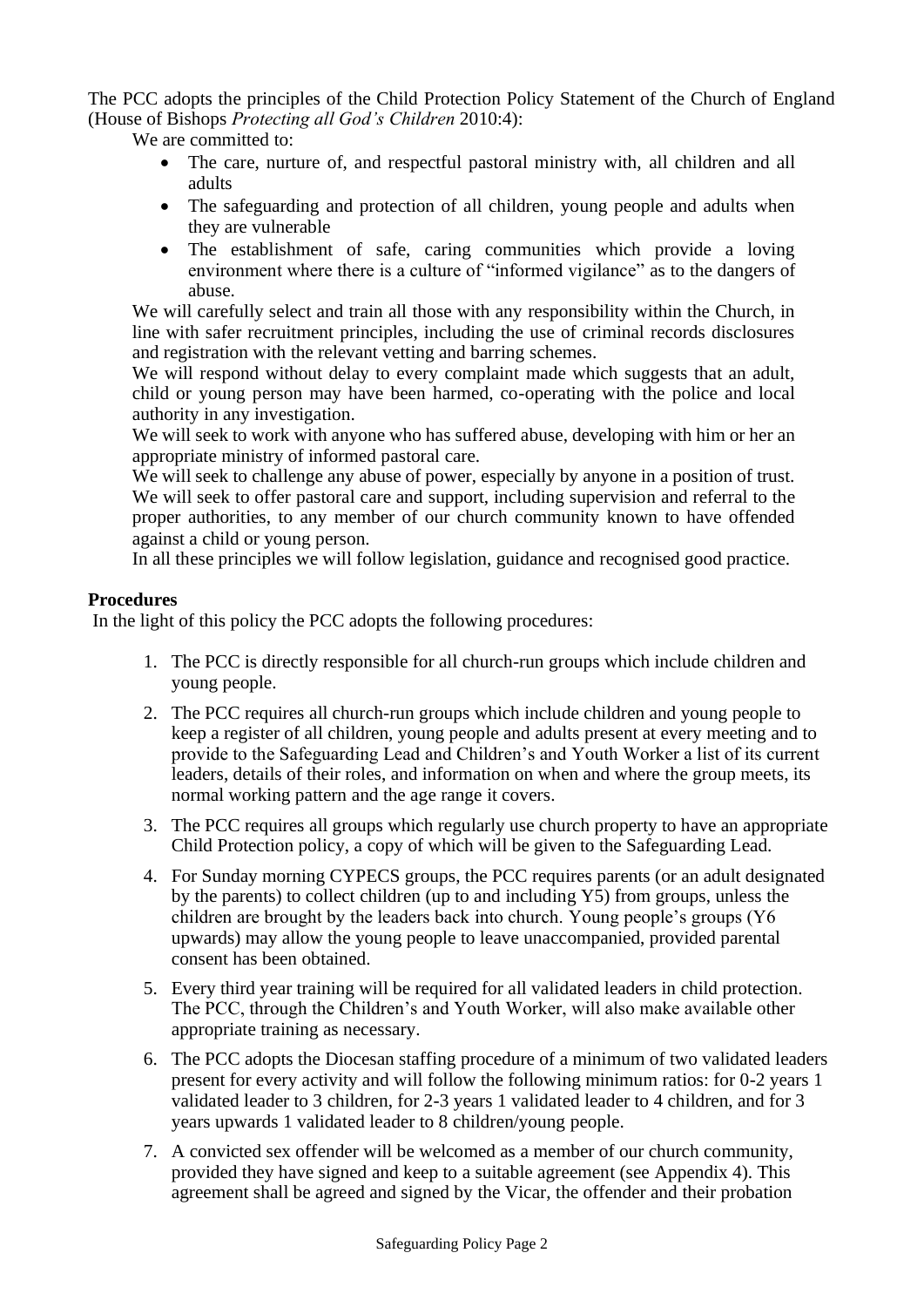officer and will be drawn up with advice from the Bishop and the Diocesan Child Protection Adviser. The confidentiality of the offender shall be respected, although the staff team, church wardens and Safeguarding Lead shall be notified.

Sources:

*Protecting All God's Children: The Policy for safeguarding Children in the Church of England* (4th edn.) 2010. Church House Publishing.

<Available from: www.cofe.anglican.org/info/papers/protectingchildren.pdf > *Promoting a Safer Church*

<Available from: https://www.churchofengland.org/sites/default/files/2017-11/cofe-policystatement.pdf>

*Safeguarding Children and Young People: Parish Manual for Child Protection Procedures*. 2005. Diocese of Lichfield.

<Available from:

www.lichfield.anglican.org/chadnet/DynamicContent/Documents/manual\_full.pdf >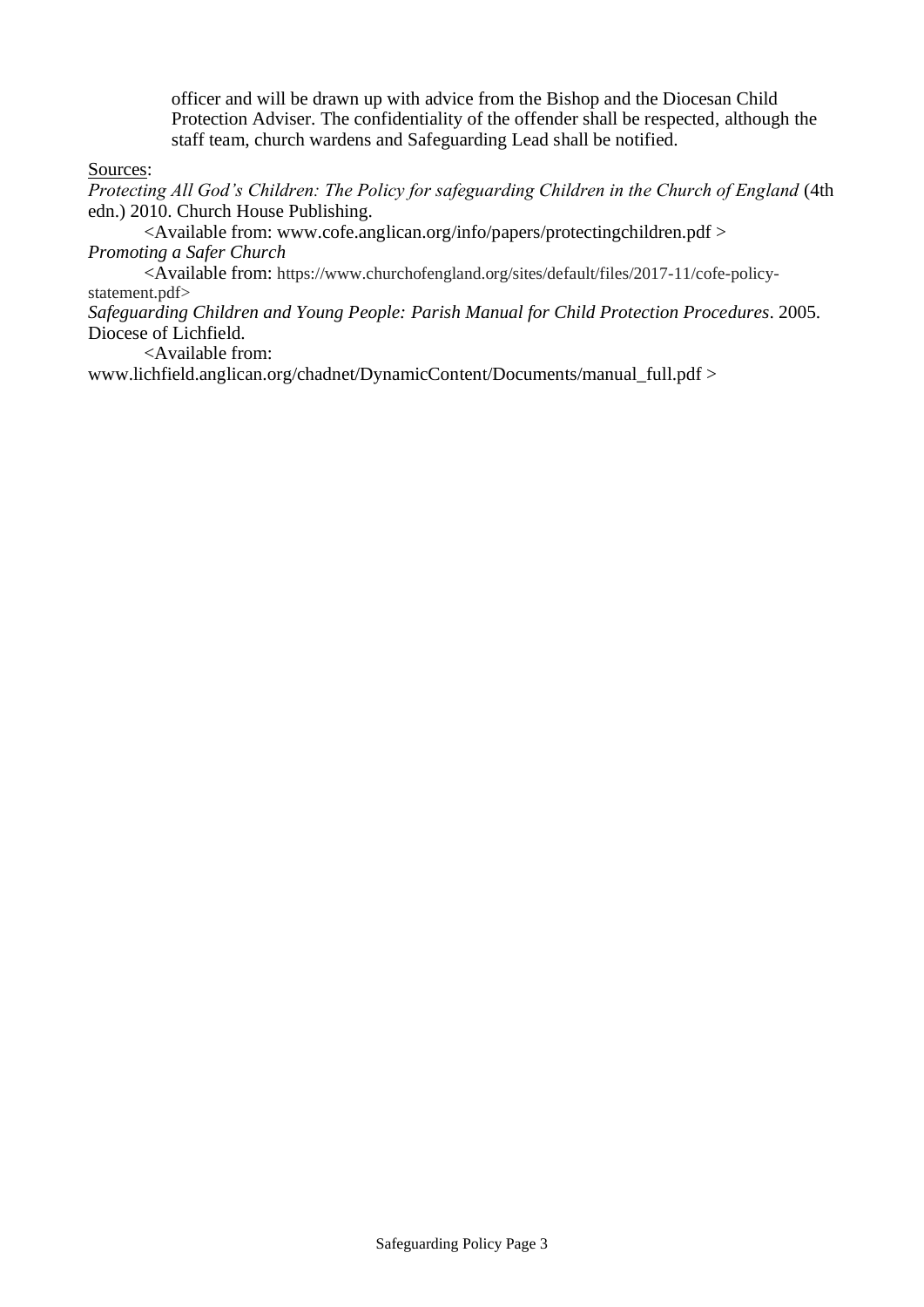# **Vulnerable Adult Safeguarding**

- **1.** We recognize that everyone has different levels of vulnerability and that each of us may be regarded as vulnerable at some time in our lives.
- **2.** As members of this parish we commit ourselves to respectful pastoral care for all adults to whom we minister.
- **3.** We commit ourselves to the safeguarding of people who may be vulnerable, ensuring their well-being in the life of this church. The PCC adopts the Government White Paper *No Secrets* (2000) definition of a vulnerable adult as somebody "who is or may be in need of community care services by reason of mental or other disability, age or illness and who is or may be unable to take care of him or herself, or unable to protect him or herself against significant harm or exploitation". Examples of activities which may involve vulnerable adults are listed in Appendix 2
- **4.** We commit ourselves to promoting safe practice by those in positions of trust.
- **5.** The parish commits itself to promoting the inclusion and empowerment of people who may be vulnerable.
- **6.** It is the responsibility of each of us to prevent the physical, emotional, sexual, financial and spiritual abuse of vulnerable people and to report any such abuse that we discover or suspect.
- **7.** We undertake to exercise proper care in the appointment and selection of those who will work with people who may be vulnerable.
- **8.** The parish is committed to supporting, resourcing, training and regularly reviewing those who undertake work amongst people who may be vulnerable providing training jointly with children's and young people's leaders.
- **9.** The parish adopts the guidelines of the Church of England and the Diocese including *Promoting a Safe Church* and the Anglican Methodist *Safe Recruitment Policy*.
- **10.** Each person who works with vulnerable people will agree to abide by these recommendations and the guidelines established by this church.

#### **Procedures**

In the light of this policy the PCC adopts the following procedures:

1. The current diocesan Advisor for Vulnerable Adults is the Revd. Sally Smith, Team Vicar in the Hanley Team [revsally6@aol.com;](mailto:revsally6@aol.com) Tel: 01782 266066. In case of emergency, if immediate action needs to be taken and neither Terry Merchant nor any member of the clergy can be contacted, contact should be made direct with Telford and Wrekin Adult Protection Team on 01952 385667 (office hours) or (out of hours) the emergency Social Work Team 01952 381280. If the allegation concerns the incumbent then the matter should initially be referred to the Archdeacon.

2. The PCC recognises that the alleged victim may not wish a particular incident or disclosure to be further investigated or reported to the police or social services. Adults who are able to make informed decisions have the right not to have the matter pursued. However consideration should be given to the seriousness of the suspected abuse and whether anyone else is being put at risk. Any allegation involving a member of staff, paid carer or volunteer must be investigated. A decision not to report the matter to the police or social services should be agreed with the vulnerable adult and recorded.

3. All Saints has an active Causeway group providing fellowship, friendship and ministry to adults with learning difficulties/disabilities and accordingly the PCC has adopted the "Guidelines for Minimising Risk in Causeway Prospect Groups" published by the national organisation "Causeway Prospects" to which All Saints is affiliated. These guidelines are attached in Appendix 3.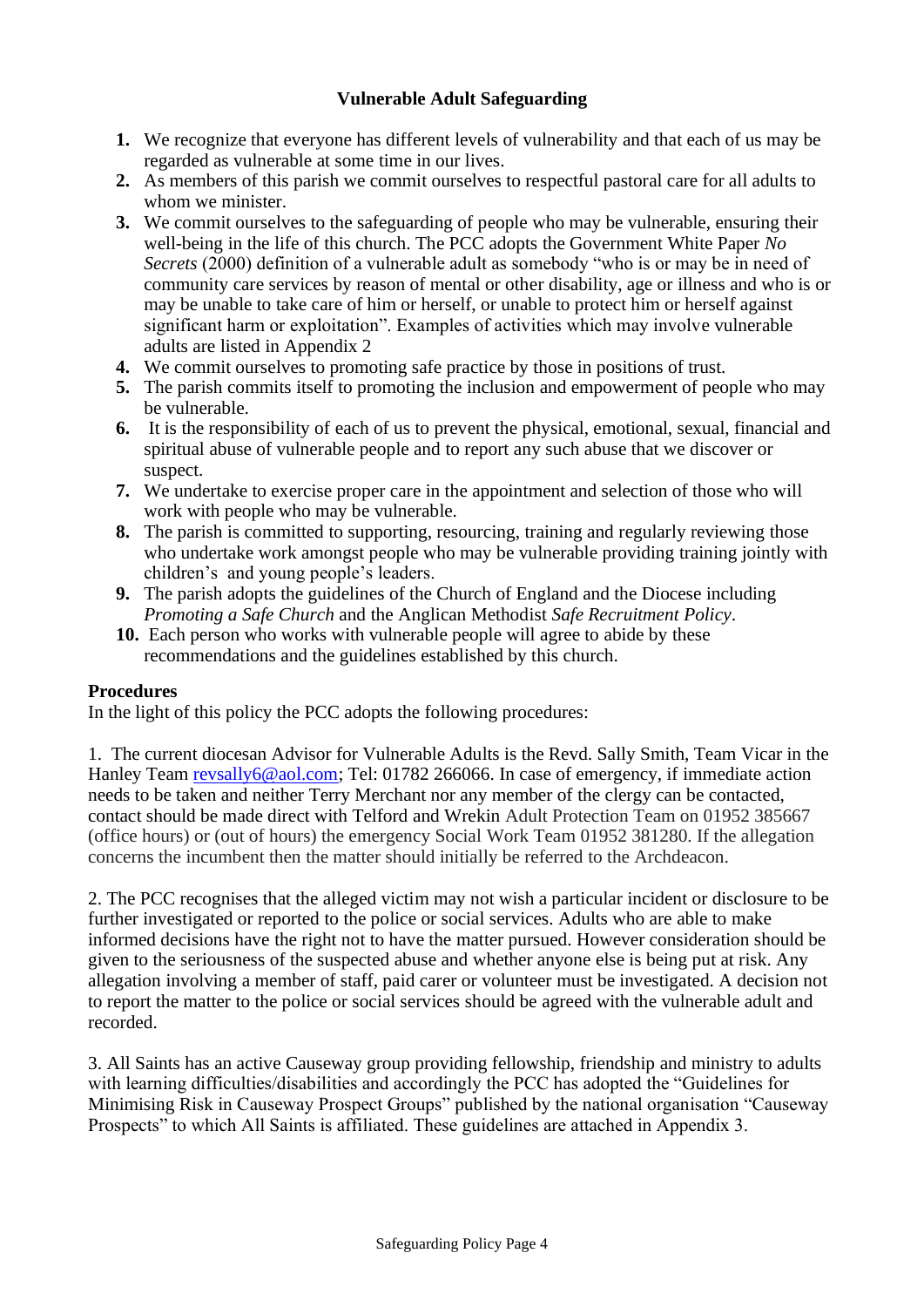# Appendix 1 **RESPONDING TO SUSPECTED ABUSE IN CHURCH SETTINGS**



Please note that if you have reason to believe that a criminal offence, e.g. rape or actual bodily harm, has been committed then it may be appropriate for you to contact the police in addition to Social Services. Appendix 2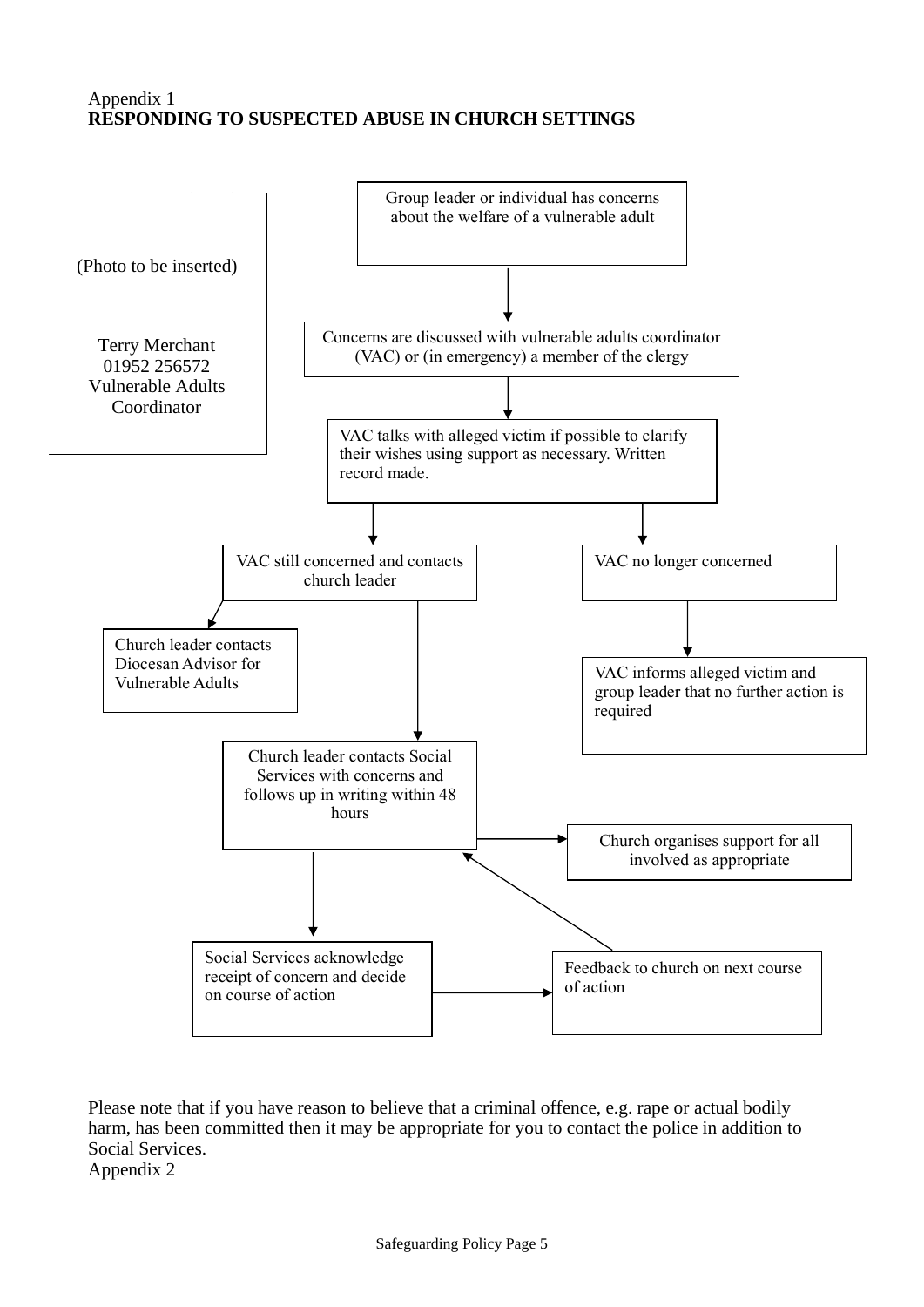# **EXAMPLES OF ACTIVITIES WHICH MAY INVOLVE VULNERABLE ADULTS INCLUDE:**

Oasis Causeway Prospects (see specific guidance in Appendix 3) Home Communions Transport Rota Pastoral Visiting Homegroups Bereavement ministry Individuals presenting with acute needs in church, churchyard or parish centre Church services and refreshments after church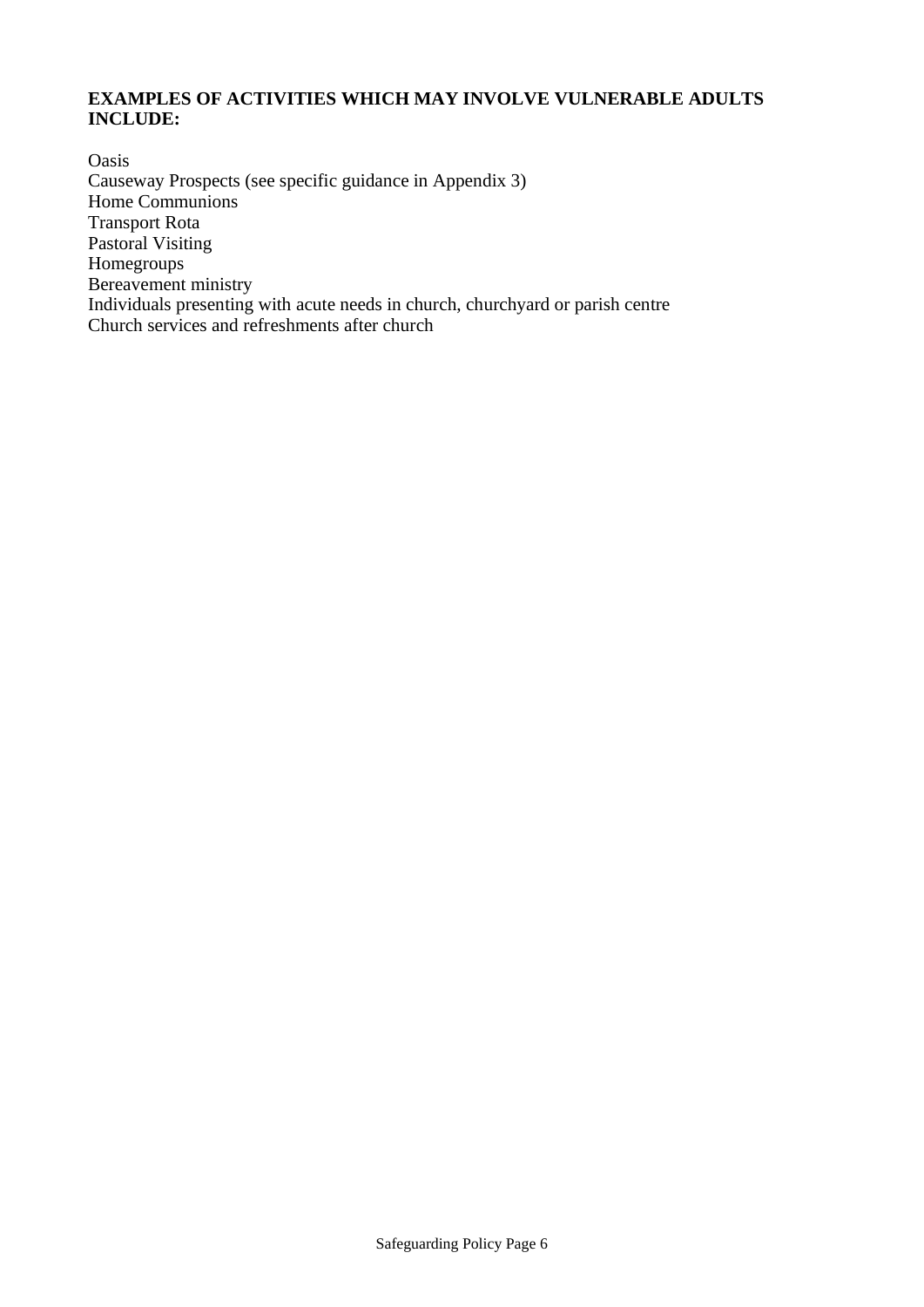#### Appendix 3 **GUIDELINES FOR MINIMISING RISK IN CAUSEWAY PROSPECTS GROUPS AND IN CHURCH SETTINGS**

The purpose of these guidelines is to minimise the risk of accident, injury and abuse in Causeway Prospects Groups, and to protect everyone involved. The guidelines are in the form of a summary of the possible risks and simple measures that can be taken to minimise risks. The list of examples given is not exhaustive, and groups should devise any other precautions which seem appropriate as they consider their own settings.

# **1. Accidents**

Watch out for potentially dangerous items/incidents. If you spot anything, either do something about it or report it to someone who can take the necessary action.

*Examples of potential hazards:*

- Exposed electrical wiring
- Projector (or other) cable trailing where people could trip over it
- Uneven ground where group members need to walk
- Risk of scalding with hot liquids

### **2. Physical or sexual abuse or allegations thereof**

- All team members must obtain a DBS disclosure or equivalent
- (See appendix for appropriate contact details)
- Do not be alone with members other than the one(s) you normally bring to the group or support
- Do not assist anyone to the toilet (care staff should provide this help if needed)
- Do not use physical restraint of any sort
- Always have someone else with you if you give a lift to a group member
- Do not give lifts to some one you do not know

#### **3. Psychological or discriminatory abuse or allegations thereof**

- Always use positive, inclusive and age appropriate language
- Always be kind and tolerant in the way you speak to people
- Never respond to verbal abuse with verbal abuse
- Keep calm, speak quietly and gently
- Never lose your temper
- Have fun, but not at somebody else's expense

#### **4. Financial or Material abuse or allegations thereof**

- Always ask somebody what assistance they need with their belongings don't 'do for' but 'assist with'
- Never go into somebody's purse or bag where they can't see you.
- If somebody asks you to get some money out of their purse or wallet to pay for something then always show them what money you are taking out

#### **5. Neglect and acts of omission or allegations thereof**

- When someone new joins, have a carer (staff, friend or relative) stay with the person until you know them well enough to communicate effectively with them
- Make yourself aware of any specific medical needs, e.g. epilepsy, diabetes, so you can be prepared to support people appropriately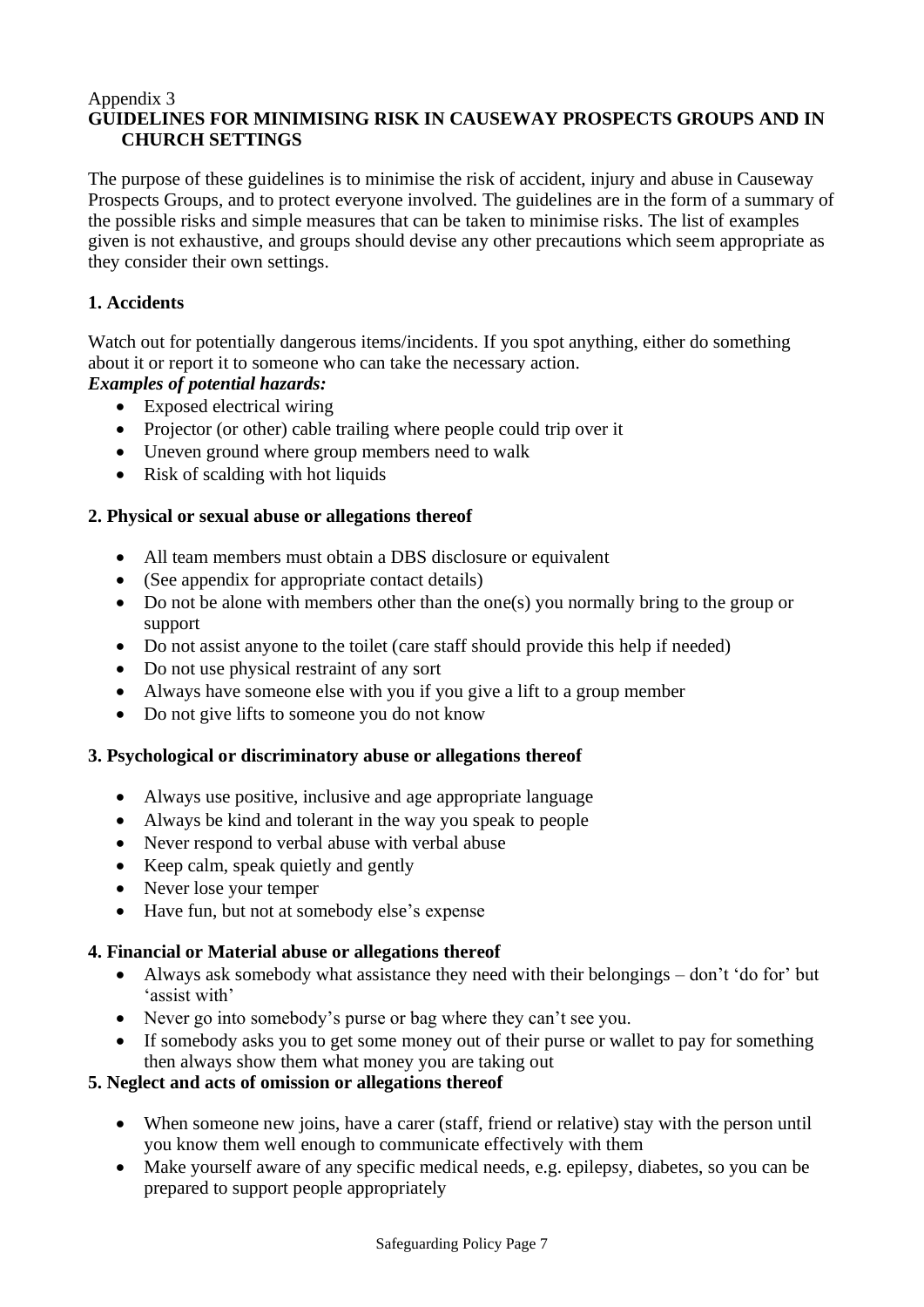• Do not get involved in dispensing medication

# **6. Refreshments**

- Make yourself aware of any special dietary needs
- Provide tables for people to rest drinks/plates on
- Do not overfill cups/mugs
- Provide special crockery/cutlery as necessary